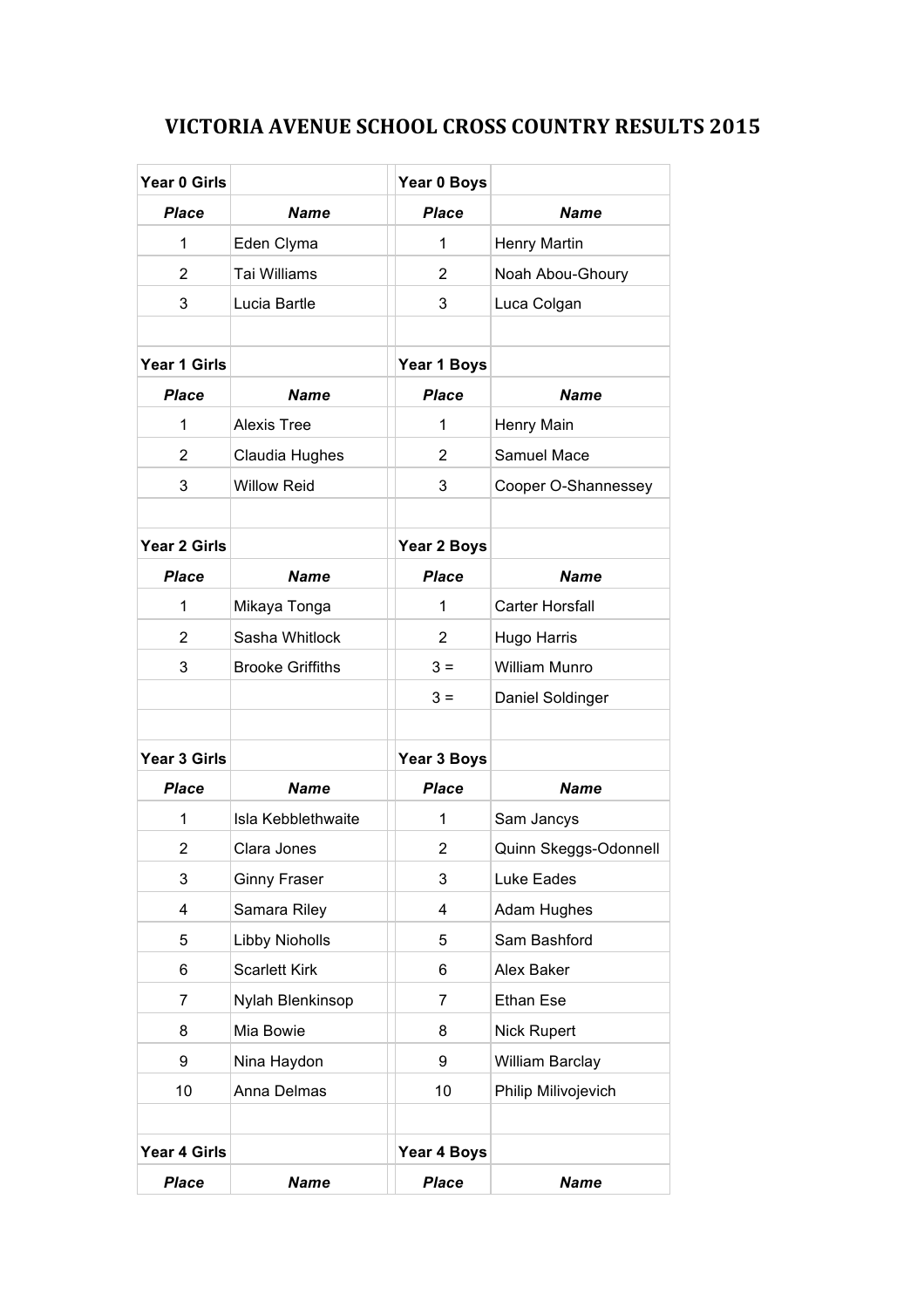| 1              | <b>Emison Styris</b>     | 1              | Henry Richardson        |
|----------------|--------------------------|----------------|-------------------------|
| 2              | Sammy Barclay            | $\overline{2}$ | <b>Richie Woods</b>     |
| 3              | Coco Lorenzon            | 3              | Johnny Barclay          |
| 4              | Holly Brazendale         | 4              | <b>Fred Gilbert</b>     |
| 5              | <b>Summer Prince</b>     | 5              | Reeve Innes             |
| 6              | Poppy Loutit             | 6              | Sam Pratt               |
| 7              | Ava Newton               | 7              | Callum Rae              |
| 8              | <b>Bianca Pennington</b> | 8              | Kaiu Wright             |
| 9              | Emily Jia                | 9              | <b>Hudson Smith</b>     |
| 10             | Olivia Judd              | 10             | Toby O'Leary            |
|                |                          |                |                         |
| Year 5 Girls   |                          | Year 5 Boys    |                         |
| <b>Place</b>   | <b>Name</b>              | <b>Place</b>   | Name                    |
| 1              | Jaime Francis            | 1              | Somin Mohit             |
| $\overline{2}$ | Lucy Nevill              | 2              | Morgan Tapper           |
| 3              | Kate Irwin               | 3              | <b>Thomas Beech</b>     |
| 4              | Veve Tiatia              | 4              | <b>Ashton Mitchell</b>  |
| 5              | Grace Brazendale         | 5              | Dominic Turnbull        |
| 6              | <b>Felicity Thompson</b> | 6              | <b>Thomas Delmas</b>    |
| 7              | <b>Tyler Gleye</b>       | 7              | Zac Riley               |
| 8              | Zoe Fon                  | 8              | <b>William Meredith</b> |
| 9              | Amelia Freeman           | 9              | Andrew Young            |
| 10             | India Kedzlie            | 10             | <b>Matthew Mellett</b>  |
|                |                          |                |                         |
| Year 6 Girls   |                          | Year 6 Boys    |                         |
| <b>Place</b>   | <b>Name</b>              | Place          | <b>Name</b>             |
| 1              | Sophia de Magalhaes      | 1              | Cole Osbourne           |
| $\overline{2}$ | Emma Irwin               | $\overline{2}$ | <b>William Cotter</b>   |
| 3              | Polly Chisholm           | 3              | <b>Toby Tasker</b>      |
| 4              | Annabel Chisholm         | 4              | Jonny Young             |
| 5              | <b>Maddy Prince</b>      | 5              | Hugo Ireland            |
| 6              | Phoebe Cotter            | 6              | Eli Harris              |
| 7              | Madi Want                | 7              | Harry Cullen-Hieatt     |
| 8              | Beatrix Hardie-Lyne      | 8              | Giacomo Church-Barnao   |
| 9              | Molly O'Leary            | 9              | <b>Jack Trusler</b>     |